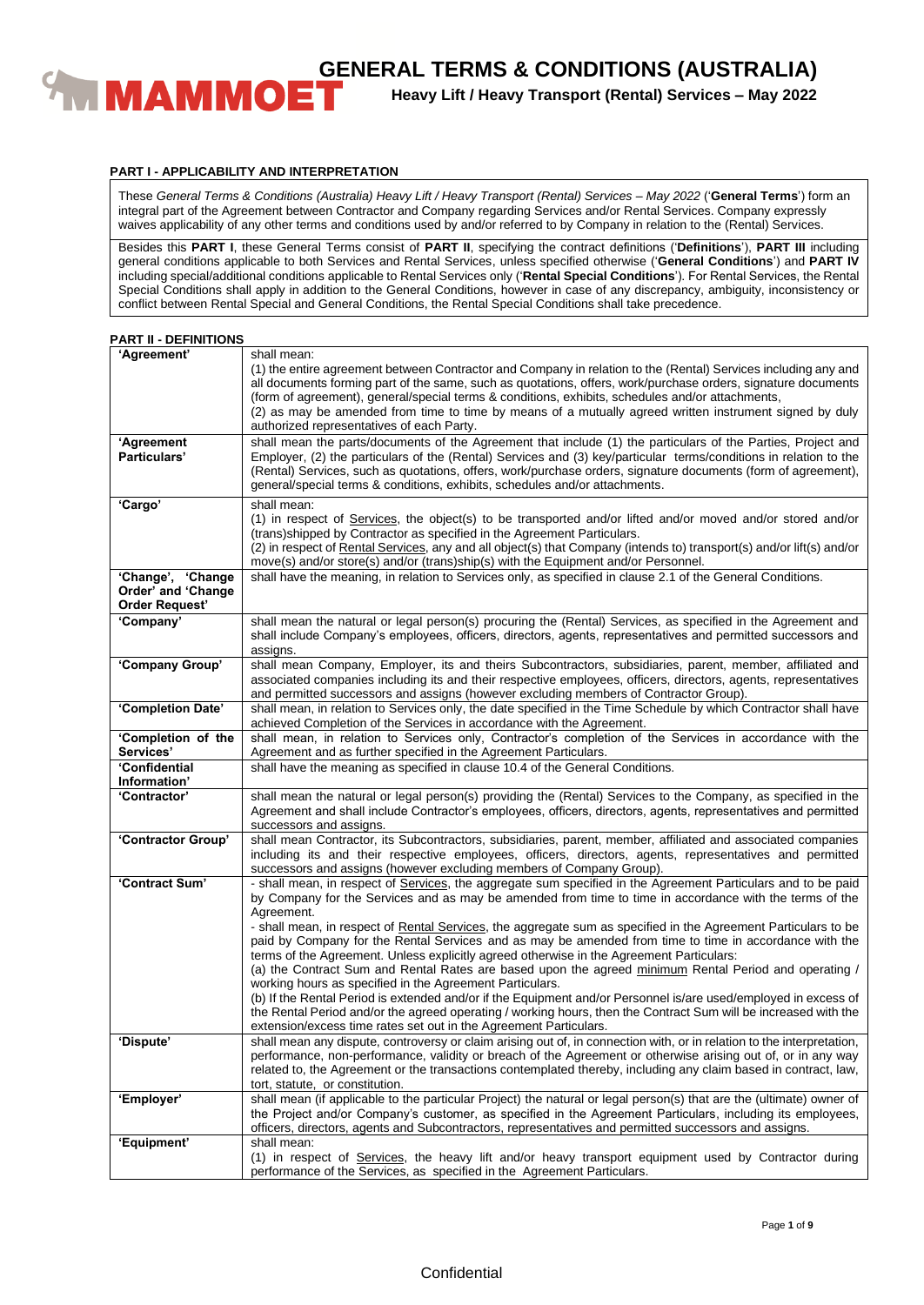

**Heavy Lift / Heavy Transport (Rental) Services – May 2022**

|                      | (2) in respect of Rental Services, the heavy lift and/or heavy transport equipment rented out to Company, as<br>specified in the Agreement Particulars. |
|----------------------|---------------------------------------------------------------------------------------------------------------------------------------------------------|
| 'Force Majeure'      | shall have the meaning as specified in clause 6.4 of the General Conditions.                                                                            |
| 'Inclement           | shall mean, at Contractor's sole discretion, the existence or effects of heavy rain, wind (including but not limited                                    |
| Weather'             | to wind at lifting altitude) and/or other climatic conditions (including but not limited to hail, snow, cold,, dust storm                               |
|                      | and/or extreme high temperature), by virtue of which it is either not reasonable and/or not safe for Personnel                                          |
|                      |                                                                                                                                                         |
|                      | and/or Equipment exposed to continue working or which prevents performance of all or part of the Services.                                              |
| Law                  | shall mean statutes, acts, ordinances, sub-ordinate legislation, regulations, by-laws, orders, directions, awards                                       |
|                      | and proclamations of any governmental, public or statutory authority in any jurisdiction which affects the                                              |
|                      | Services.                                                                                                                                               |
| 'Original Contract   | Shall mean the Contract Sum agreed at the time Contractor and Company entered into the Agreement, hence                                                 |
| Sum'                 | excluding any increases of the same that may be made from time to time in accordance with the terms of the                                              |
|                      | Agreement (Particulars).                                                                                                                                |
|                      |                                                                                                                                                         |
| 'Parties/Party'      | Shall mean Company and Contractor / either Company or Contractor                                                                                        |
| 'Personal Property'  | has the meaning given to it in the PPSA                                                                                                                 |
| <b>'Personal</b>     | has the meaning given to it in the PPSA                                                                                                                 |
| <b>Properties</b>    |                                                                                                                                                         |
| Securities Register' |                                                                                                                                                         |
| 'Personnel'          | shall mean:                                                                                                                                             |
|                      | (1) in respect of Services, the personnel deployed by Contractor during performance of the Services, as specified                                       |
|                      | in the in the Agreement Particulars.                                                                                                                    |
|                      | (2) in respect of Rental Services, the personnel rented out to Company, as specified in the in the Agreement                                            |
|                      | Particulars.                                                                                                                                            |
| 'PPSA'               | means the Personal Properties Securities Act 2009 (Cth).                                                                                                |
| 'Purchase            |                                                                                                                                                         |
| <b>Money</b>         | has the meaning given to it in the PPSA                                                                                                                 |
| Security Interest'   |                                                                                                                                                         |
| 'Project'            | shall mean the project specified in the Agreement Particulars.                                                                                          |
| 'Rental Period'      | shall be at least the minimum rental period for each piece of Equipment and/or each individual Personnel                                                |
|                      | member, all as specified in the Agreement Particulars.                                                                                                  |
|                      |                                                                                                                                                         |
|                      | Unless agreed otherwise in the Agreement Particulars:                                                                                                   |
|                      | (a) The Rental Period for each piece of Equipment and/or each individual Personnel member shall commence                                                |
|                      | on the earlier of (i) the agreed (anticipated) commencement date of the Rental Period (if any) or (ii) the date of                                      |
|                      | actual arrival of the Equipment and/or Personnel on Site.                                                                                               |
|                      | (b) The Rental Period for each piece of Equipment and/or each individual Personnel member shall include the                                             |
|                      | period during which the Equipment is assembled and disassembled and shall exclude the period during which                                               |
|                      | the Equipment and/or Personnel is/are transported to/from the Site.                                                                                     |
|                      | (c) The Rental Period for each piece of Equipment and/or each individual Personnel member shall end on the                                              |
|                      |                                                                                                                                                         |
|                      | later of (i) the agreed (anticipated) end date of the Rental Period (if any) or (ii) the date on which actual                                           |
|                      | disassembly at Site is achieved and Contractor can commence demobilization from Site.                                                                   |
| 'Rental Rate(s)'     | Shall<br>rate(s)<br>(regular<br>extension/excess)<br>payable<br>by<br>mean<br>the<br>and<br>Company<br>per                                              |
|                      | hour/day/week/month/annum/other time period for each piece of Equipment and/or each individual Personnel                                                |
|                      | member, as specified in the Agreement Particulars.                                                                                                      |
| 'Rental Services'    | shall mean the rent-out and hire of Equipment and/or Personnel by Contractor and Company respectively and/or                                            |
|                      | ancillary services provided by Contractor for the duration of the Rental Period, all as specified in the Agreement                                      |
|                      | Particulars and as may be amended in accordance with the terms of the Agreement.                                                                        |
| 'Security Interest'  | means, in relation to any Personal Property, the meaning given to it in the PPSA, and, in relation to any other                                         |
|                      | property, means any security for the payment of money or performance of obligations including a mortgage,                                               |
|                      | charge, lien, pledge, trust, power, retention of title or any other encumbrance or security interest                                                    |
| 'Services'           | shall mean the heavy lift, heavy transport and/or ancillary services/works provided by Contractor, as specified in                                      |
|                      |                                                                                                                                                         |
| 'Site'               |                                                                                                                                                         |
|                      | the Agreement Particulars and as may be amended in accordance with the terms of the Agreement.                                                          |
|                      | shall mean:                                                                                                                                             |
|                      | (1) in respect of Services, the location(s) and/or area(s) designated by Company where the Services is/are to                                           |
|                      | be performed as specified in the in the Agreement Particulars.                                                                                          |
|                      | (2) in respect of Rental Services, the location(s) and/or area(s) designated by Company where the Equipment                                             |
|                      | shall be used, as specified in the Agreement Particulars.                                                                                               |
| 'Subcontractor'      | shall mean, in respect of either Party, a natural or legal person having a direct contract with the respective Party                                    |
|                      | or with any other Sub(sub)contractor of the respective Party for the performance of a part of the Services or the                                       |
|                      | Project.                                                                                                                                                |
| 'Third Party'        | shall mean a natural or legal person not being (a member of) Company Group or Contractor Group.                                                         |
| 'Time Schedule'      | shall mean, in relation to Services only, Contractor's schedule for performance of the Services as specified in<br>the Agreement Particulars.           |

### **PART III – GENERAL CONDITIONS**

### **1. SCOPE OF SERVICES (WORK)**

In consideration for the Contract Sum, Contractor shall perform, provide and/or supply all (Rental) Services, set forth in the Agreement and perform all other obligations as set out in the terms and conditions of the Agreement (Particulars).

**2. CHANGES** (applicable to Services only)

**2.1 Change definitions**

2.1.1 '**Change**' shall mean any (1) change in the quality, quantity or nature of the Services including but not limited to additions, increases, decreases, omissions, removal, alterations, sequence changes and/or (2) Contractor proposed Changes as to accelerate performance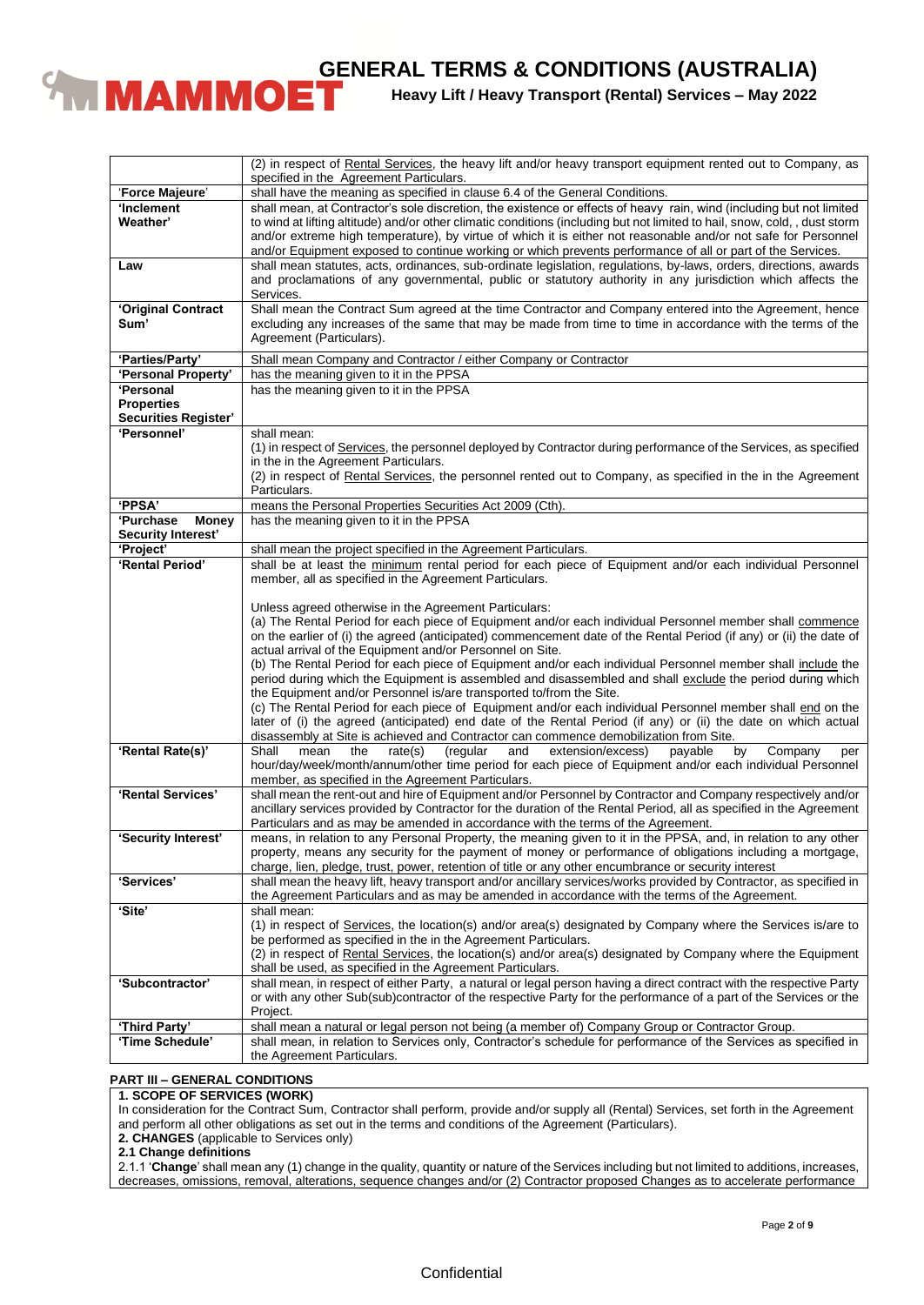**CENERAL TERMS & CONDITIONS (AUSTRALIA)**<br>**BENERAL TERMS & CONDITIONS (AUSTRALIA)**<br>Heavy Lift / Heavy Transport (Rental) Services – May 2022

**Heavy Lift / Heavy Transport (Rental) Services – May 2022**

**Confidential** (ii) the adverse consequences of a negligent act or omission of Contractor in relation to the Services. (a) Company's failure to meet its obligations under the Agreement; (b) amendment or additions to documentation, drawings or other information provided by Company; (h) Change in applicable laws, site rules and regulations, safety rules and/or regulations impacting performance of the Services; (i) Delays or disruption caused by conditions which, in Contractor's sole opinion, make performance of the Services and/or operation of force after the date the Agreement is executed. (b) on a cost-plus basis including a mark-up of fifteen percent (15%) of the aggregate amount.

of Services and/or achieve efficiency improvements and/or cost reductions and/or (3) change in Law.

(2) mutually agreed between authorized representatives of Company and Contractor,

(3) specifying the scope and details of the Change in the Services,

(4) specifying the amount of the adjustment, if any, in the Contract Sum, and

(5) the extent of the adjustment, if any, to the Time Schedule and/or Completion Date.

'**Change Order Request**' shall mean a written request or proposal for a Change Order submitted by either Company or Contractor and including:

(i) a description of the nature of the Change and the cause(s), event(s) and/or circumstances giving rise to the Change; and

(ii) to the extent reasonably known by and available to the Party submitting the request at the time of submission, a general description of the impact of the Change and a specification/substantiation/estimate of the impact of the Change (if any) on the Contract Sum and/or

Time Schedule and/or Completion Date.

### **2.2 Each Party can submit a Change Order Request**

2.2.1 Company may from time to time, but prior to Completion of the Services and subject to the limitations set in this clause 2, submit to Contractor a Change Order Request in relation to (a) Change(s) in the Services.

2.2.2 Contractor may from time to time, but prior to Completion of the Services, submit to Company a Change Order Request in relation to (a) Change(s) in the Services it has identified.

### **2.3 Company's and Contractor right to reject a Change Order Request**

2.3.1 Company may reject a Change Order Request submitted by Contractor if and to the extent the Change is necessary to overcome or correct:

(i) the adverse consequences of a breach by Contractor of its obligations under the Agreement and/or defect in the Services caused by Contractor; and/or

2.3.2 Contractor may reject a Change Order Request submitted by Company if and to the extent the scope of the Change falls outside the scope of Contractor's normal business activities and/or if other projects of Contractor or its (Sub)contractors will be delayed unreasonably at the sole discretion of Contractor.

### **2.4 Circumstances entitling Contractor to (request) a Change Order**

2.4.1 The following events and circumstances will in any event entitle Contractor to a Change Order including any adjustment of the Contract Sum and/or Time Schedule and/or Completion Date resulting therefrom:

(c) new, additional or deviating instructions, directions and/or acts or failures to act by Company during performance of the Services;

(d) delays or disruption caused by Company, Employer and/or any of its/their other (Sub)Contractors;

(e) actual ground/subsoil conditions that cannot withstand the ground bearing pressure ('GBP') required for Contractor's equipment (including Cargo weight) used during performance of the Services, as specified by Contractor in the Agreement. In addition, Company shall also indemnify Contractor Group in respect of any and all damages, losses, claims, costs etc. resulting from such insufficient/unsuitable subsoil conditions;

(f) the structural integrity of the Cargo is insufficient to safely and efficiently execute the Services and/or is not suitable for the lift and/or transport method used during performance the Services as specified in the Agreement. In addition, Company shall also indemnify Contractor Group in respect of any and all damages, losses, claims, costs etc. resulting from such unsuitability.

(g) inaccuracy, incorrectness and/or incompleteness of information and documentation that Company has provided or has caused to be provided to Contractor.

Contractor's equipment potentially unsafe or potentially hazardous to life or property, including but not limited to operating equipment beyond operating limits specified by manufacturer and Inclement Weather.

(j) other events, conditions and circumstances not caused by and/or beyond Contractor's control (including but not limited to Force Majeure events) and/or for which Company is responsible pursuant to this Agreement or at law and/or a change in Law coming into

### **2.5 Determination of Contract Sum adjustment**

2.5.1 Adjustments to the Contract Sum on account of a Change in the Services shall be determined by any one or a combination of the listed methods, following the below order of precedence:

(a) in accordance with applicable unit or hourly rates specified in the Agreement for equal or similar Services or subsequently agreed upon;

(c) by mutual agreement of a (itemized) lump sum;

(d) a fair and reasonable valuation method as may otherwise be agreed between the Parties.

### **2.6 Change Order processing and disputes**

2.6.1 Change Order Requests submitted by Contractor shall be approved, modified or rejected in writing by Company promptly upon submission by Contractor and in no event later than fourteen (14) days after such submission..

2.6.2 If Contractor and Company cannot agree on adjustment of the Contract Sum and/or Time Schedule and or Completion Date and/or on any other aspect of the Change or Change Order Request submitted by Company, Company may, subject to clause 2.3.2, direct Contractor in writing to proceed and execute the Change as requested by Company. In such event:

(a) to the extent the disagreement relates to compensation, Contractor is not obligated to perform the Change until Company has issued a written instruction to proceed to Contractor and granted Contractor a (provisional) Contract Sum adjustment equal to direct costs plus a 15% mark-up for overhead and profit.

(b) the disagreement about the Change (Order Request) shall qualify as a Dispute for which either Party may commence (expedited) dispute resolution in accordance with clause 9.2.2. ('Disputes').

### **2.7 Scope reduction or removal**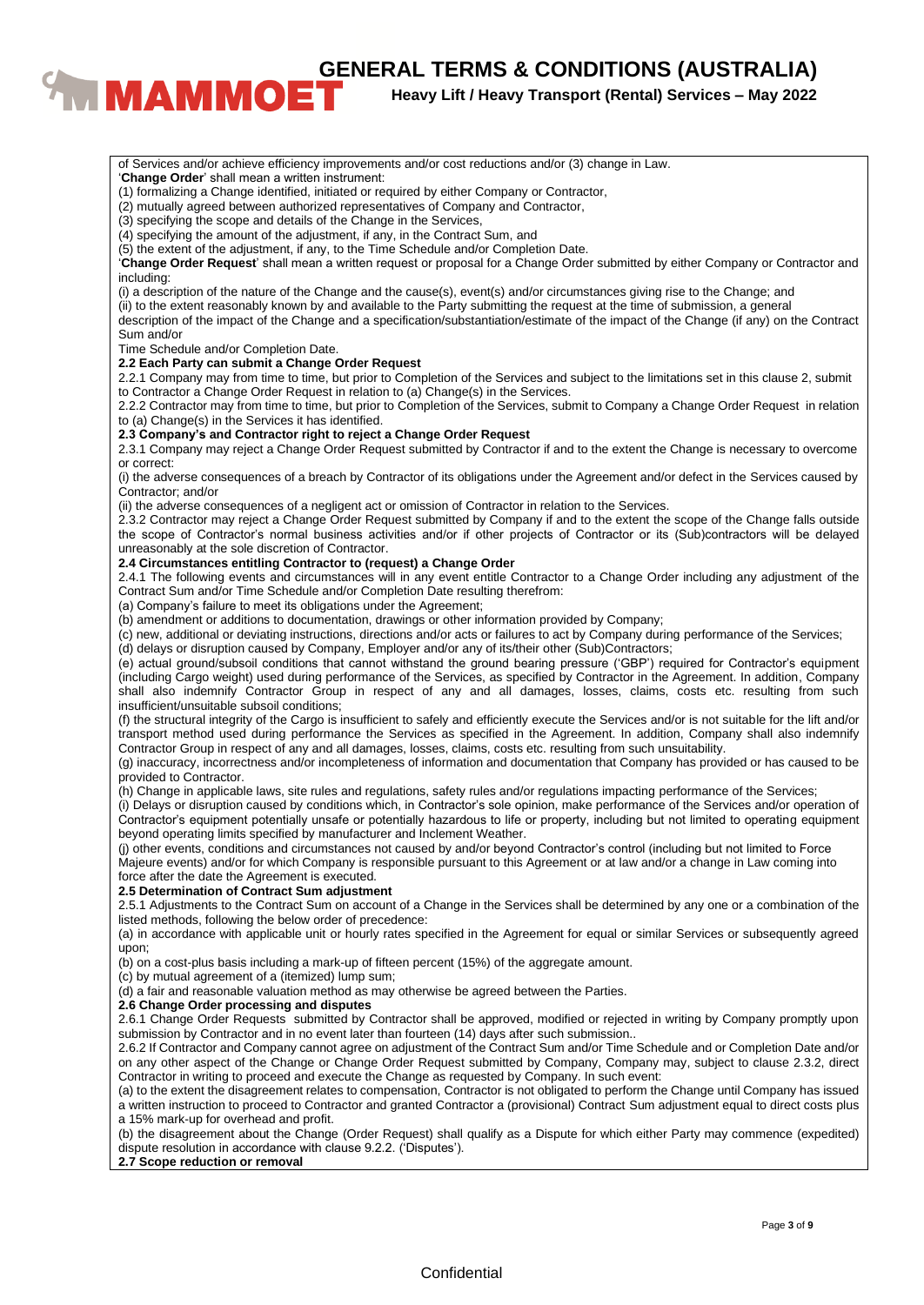# **CENERAL TERMS & CONDITIONS (AUSTRALIA)**<br>**BENERAL TERMS & CONDITIONS (AUSTRALIA)**<br>Heavy Lift / Heavy Transport (Rental) Services – May 2022

# **Heavy Lift / Heavy Transport (Rental) Services – May 2022**

2.7.1 Company may only request a Change Order including removal or reduction of parts or items of the Services to the extent such removed of reduced parts or items will not be performed by any other party including Company. Such removal or reduction of Services by Company shall be treated as a (partial) termination of the Agreement and will entitle Contractor to compensation as set out in clause 6.1 ('Termination by Company for its convenience').

### **3. SCHEDULE, SCHEDULE CHANGES AND DELAY**

### **3.1 General**

3.1.1 Contractor shall commence and proceed with performance of the (Rental) Services in accordance with the Time Schedule, agreed Mobilization date(s) and/or Rental Period and (in case of Services) shall complete/provide the Services (or any specified part thereof) on or before the date(s) as specified in the Time Schedule (including the overall Completion Date), subject to extension of time pursuant to clauses 3.3 (Delay or schedule changes not caused by Contractor) and 6.4 (Force Majeure).

### **3.2 Company's right to suspend Services or Amend Time Schedule for its convenience**

3.2.1 Company may, at any time, instruct Contractor to suspend the Services or part thereof and/or amend the Time Schedule, for any reason whatsoever by giving notice in writing to Contractor indicating the effective date(s) of suspension. Contractor shall cease the Services on the effective date of suspension as instructed, and in the case of services which cannot be ceased immediately, Contractor shall use reasonable endeavours to cease services as soon as possible.

3.2.2 Company may at any time instruct Contractor to resume the Services by giving written notice to Contractor specifying the effective date of resumption, however subject to a notice period of at least ten (10) days within which Company shall provide an updated Time Schedule to Contractor.

### **3.3 Delay or schedule changes not caused by Contractor – compensation & time extension**

3.3.1 In the event of suspension (including suspension for Company's convenience) or other delay (including Company initiated changes to the Time Schedule) due to circumstances not attributable to Contractor (including but not limited to a lawful suspension of the performance of the Services by Contractor and/or a Change Order event or circumstance as specified in clause 2), Contractor shall be entitled to:

(a) delay compensation in accordance with the applicable prices and (unit) rates set forth in the Agreement Particulars and/or, to the extent such prices and (unit) rates are not available, (b) on a cost-plus basis including a mark-up of fifteen percent (15%) of the aggregate amount; and

(b) extension of time in respect of the Time Schedule (including any intermediary milestones and the Completion Date) equal to the duration of the suspension/delay plus any further extension that may be reasonably necessary as caused by the suspension/delay.

3.3.2 The following shall equally apply to each Party and be subject to clause 2 ('Changes') of the Agreement:

(i) Notification of suspension or other delay not attributable to Contractor

(ii) Submission of a request to the other Party regarding suspension or other delay not attributable to Contractor; and

(iii) Resolution of any disagreement between the Parties about adjustment of the Contract Sum and/or Time Schedule and or Completion Date and/or on any other aspect of the suspension or other delay not attributable to Contractor.

### **3.4 Delay or Schedule changes caused by Contractor – Liquidated Damages**

3.4.1 If due to its negligence Contractor is the sole cause of a failure to complete the Services by the Completion Date or, in case of Rental Services, to mobilize or provide the Equipment and/or Personnel on the agreed date(s) during the Rental Period Contractor shall be liable to pay delay liquidated damages only if such is specified in the Agreement Particulars. Such liquidated damages are to be applied as Company's sole financial remedy for loss or damages arising out of Contractor's failure and be considered as a genuine preestimate of the losses incurred.

3.4.2 In any event Contractor's total aggregate liability in relation to liquidated damages shall be limited to 5% of the Original Contract Sum unless otherwise specified in the Agreement Particulars. Liquidated damages shall be Company's sole remedy for delay and Contractor's failure as specified in clause 3.4.1. In the event that time is at large, quantum of Company's claim for general damages for delay shall be limited to 5% of the Original Contract Sum.

## **4 PRICE, PAYMENT AND TAX**

### **4.1 Contract Sum**

4.1.1 The Contract Sum to be paid for the (Rental) Services, the breakdown of the Contract Sum and the relevant payment terms and conditions are provided in the Agreement Particulars. The Contract Sum is based upon the (scope of) the (Rental) Services and is subject to any Change Order or other amendment in accordance with the Agreement.

### **4.2 Payment**

#### 4.2.1Company shall pay:

(a) the (agreed parts of) the Contract Sum plus any applicable taxes, duties etc. as defined in clause 4.2(c) in accordance with the payment (milestone) schedule and within the payment period(s) set out in the Agreement Particulars,

(b) within 30 days from submission of each invoice by Contractor; and

(c) without any withholding of any nature (excluding as required by applicable law). No payment from Company to Contractor shall depend on payment from Employer to Company.

### **4.3 Tax**

4.3.1 The Contract Sum is exclusive of GST and all other taxes, duties and/or penalties etc. levied by government and/or other authorities in respect of and/or in connection with the Agreement or the Services, with the exception of corporate income tax and/or other tax on income to the extent due by Contractor in accordance with applicable law.

### **4.4 Inflation**

4.4.1 The Contractor may increase the Contract Sum at any time by giving the Company not less than 14 days' notice in writing where there is an increase in the direct cost to the Contractor of supplying the relevant Services and which is due to any factor beyond the control of the Contractor.

### **5 OTHER (RENTAL) SERVICES RELATED CONDITIONS & PRICE ASSUMPTIONS**

### **5.1 Information and documents**

5.1.1 A Party may fully rely on the information and documentation provided by or on behalf of the other Party. Each Party is responsible for the accuracy, correctness and completeness of the information and documentation it has provided or has caused to be provided to the other Party. The providing Party shall indemnify the other Party for any damages, losses, claims, costs etc. which result from the inaccuracy, incorrectness and / or incompleteness of the information and documentation of the providing Party.

5.1.2 (applicable to Services only) Contractor shall, if required by or pursuant to the Agreement and subject to its professional knowledge as a heavy lifting and transport company and subject the scope of the Services, review all documents, drawings, specifications and instructions relating to the Services for discrepancies and errors. However Company is and shall remain responsible for any and all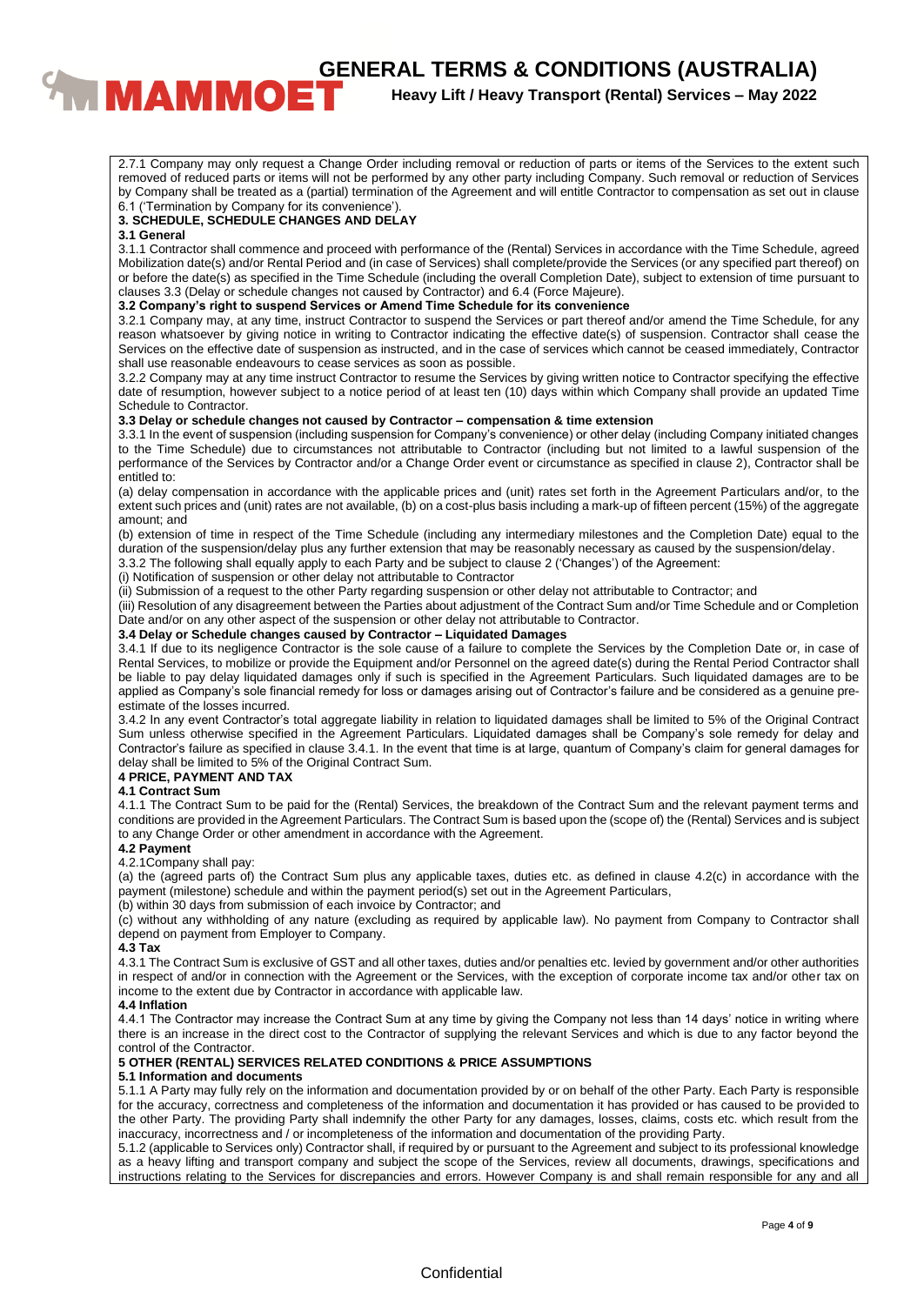**CENERAL TERMS & CONDITIONS (AUSTRALIA)**<br><sup>Heavy Lift / Heavy Transport (Rental) Services – May 2022</sup>

**Heavy Lift / Heavy Transport (Rental) Services – May 2022**

consequences resulting from such discrepancies and errors in documents, drawings, specifications and instructions as received by Contractor from Company.

### **5.2 Permits, compliance with law, quarantine requirements**

5.2.1 Unless specified otherwise in the Agreement, Company is responsible for obtaining, at its own expense, all permits, licences, customs clearance and other approvals required for performance of the Project and/or the (Rental) Services and for getting access to the Site.

5.2.2 Contractor and Company shall comply with all applicable laws, regulations, ordinances and/or other regulatory requirements and instructions of governments.

5.2.3 For the avoidance of doubt, to the extent that Contractor is obliged to comply with any applicable quarantine requirements, this shall qualify as a Change entitling Contractor to a Change Order.

### **5.3 Site accessibility & conditions**

5.3.1 Company shall ensure that the Site is properly accessible, that Contractor's equipment can be mobilised and/or assembled properly and safely to, on and from the Site and that the (Rental) Services can start on the agreed date and can be performed without interruption or hindrance.

5.3.2 Company shall further provide good working conditions at the Site (in particular with regard to health and safety) and ensure that such conditions comply with all local regulations and requirements.

**5.4 Professional / independent performance of Services** (applicable to Services only)

5.4.1 Contractor shall exercise all reasonable skill, care and diligence in the performance of the Services and shall carry out all its responsibilities in accordance with recognized professional standards.

5.4.2 Contractor shall have the sole control over the means and methods required for performance of the Services. Contractor shall plan and execute the Services as it suits the Contractor best, provided that the Contractor complies with the Time Schedule and reasonable instructions of the Company in accordance with the provisions of the Agreement.

### **5.5 Safety First**

5.5.1 Notwithstanding anything to the contrary in the Agreement the Contractor shall in any event not be required to undertake any activities or comply with any instruction or direction, which are reasonably deemed by the Contractor to be unsafe or potentially hazardous to life or property.

### **5.6 Cargo**

5.6.1 Unless specified otherwise in the Agreement, Company is responsible for providing Cargo hoisting, anchor, jacking and/or lashing points with a capacity/strength that is sufficient for efficient and safe performance of the Services or, in case of Rental Services, efficient and safe performance of the activities Company intends to execute with the Equipment. Company shall further be responsible for Cargo packaging.

5.6.2 Company shall ensure that the Cargo, in all aspects including but not limited to structural integrity, centre of gravity, weight and/or design, is suitable and able to withstand the forces and/or manipulation resulting from the agreed method for performance of the Services (e.g. lifting, transportation, jacking and/or sliding) or, in case of Rental Services, for the activities Company intends to execute with the Equipment.

### **5.7 Warranty and defects** (applicable to Services only)

5.7.1 Contractor warrants that it shall use good workmanship and perform the Services in accordance with the provisions of the Agreement. Notwithstanding and due to the nature of the Services it is expressly agreed that Contractor is not responsible for works of repair, reconstruction, re-testing, and rectification and shall not make good defects, imperfections or other faults as may occur after completion of (an intermediary milestone of) the Services.

### **6 SUSPENSION / TERMINATION / CANCELLATION**

### **6.1 Termination by Company for its convenience**

6.1.1 Company may, at any time, cancel or terminate the Agreement, for any reason whatsoever and at its own convenience by giving notice in writing to Contractor indicating the effective date of the termination.

6.1.2 In the event of termination or cancellation of the Agreement in accordance with this clause 6.1 Company shall pay to Contractor (a) the value of the (Rental) Services performed up to and including the effective date of the termination, (b) agreed demobilisation fees plus all reasonable cost incurred by Contractor as a result of the termination/cancellation and (c) a fee of 25% of the remaining terminated non-performed value of the Services or, in case of Rental Services, the sum as specified in the Agreement Particulars to be paid by Company for the remaining terminated part of the agreed minimum Rental Period. To the extent applicable and possible such value and costs shall be calculated by applying the pricing/rates included in the Agreement.

### **6.2 Termination by Company for Cause (Contractor's default/breach)**

6.2.1 If Contractor breaches any material obligation it has assumed in the Agreement and does not cure such violation within thirty (30) days ('Cure Period') following written notice of such breach from Company to Contractor to be issued within 10 days of the date of the breach, then Company may terminate the Agreement by giving ten (10) days' written notice to Contractor. ln the event that such breach is not reasonably susceptible to cure within thirty (30) days, Contractor's Cure Period shall be extended to a maximum of ninety (90) days, unless otherwise agreed to by Company in writing.

6.2.2 In the event of termination for cause Company shall pay Contractor the value of (Rental) Services performed less any direct and reasonable costs incurred as a result of having the (Rental) Services performed by a replacement Subcontractor.

### **6.3 Suspension / Termination by Contractor for Cause (Company's default/breach)**

6.3.1 If:

(a) Company has failed to pay Contractor for the (Rental) Services for a period of fifteen (15) days after the date such payment is due under the Agreement, and/or

(b) Company is in breach of any of its other material obligations assumed under the Agreement and it does not cure such breach within thirty (30) days following written notice of such breach from Contractor to Company, and/or

(c) the Services or the Project, in whole or substantial part, is stopped for a period of sixty (60) consecutive days through no act or fault of Contractor,

then without prejudice to any other rights and remedies that Contractor may have under or pursuant to the Agreement (provided by law or in equity), the Contractor may give Company ten (10) days' written notice' ('Suspension Notice') of such breach or default and, in the event such breach, failure or default is not cured within such ten (10) day time period, Contractor may suspend performance under the Agreement.

6.3.2 If such breach, failure or default is not cured by Company within twenty (20) days from the date of the Suspension Notice, Contractor may terminate from the Agreement and shall be paid, in each case without duplication: (i) the amounts, fees and costs as specified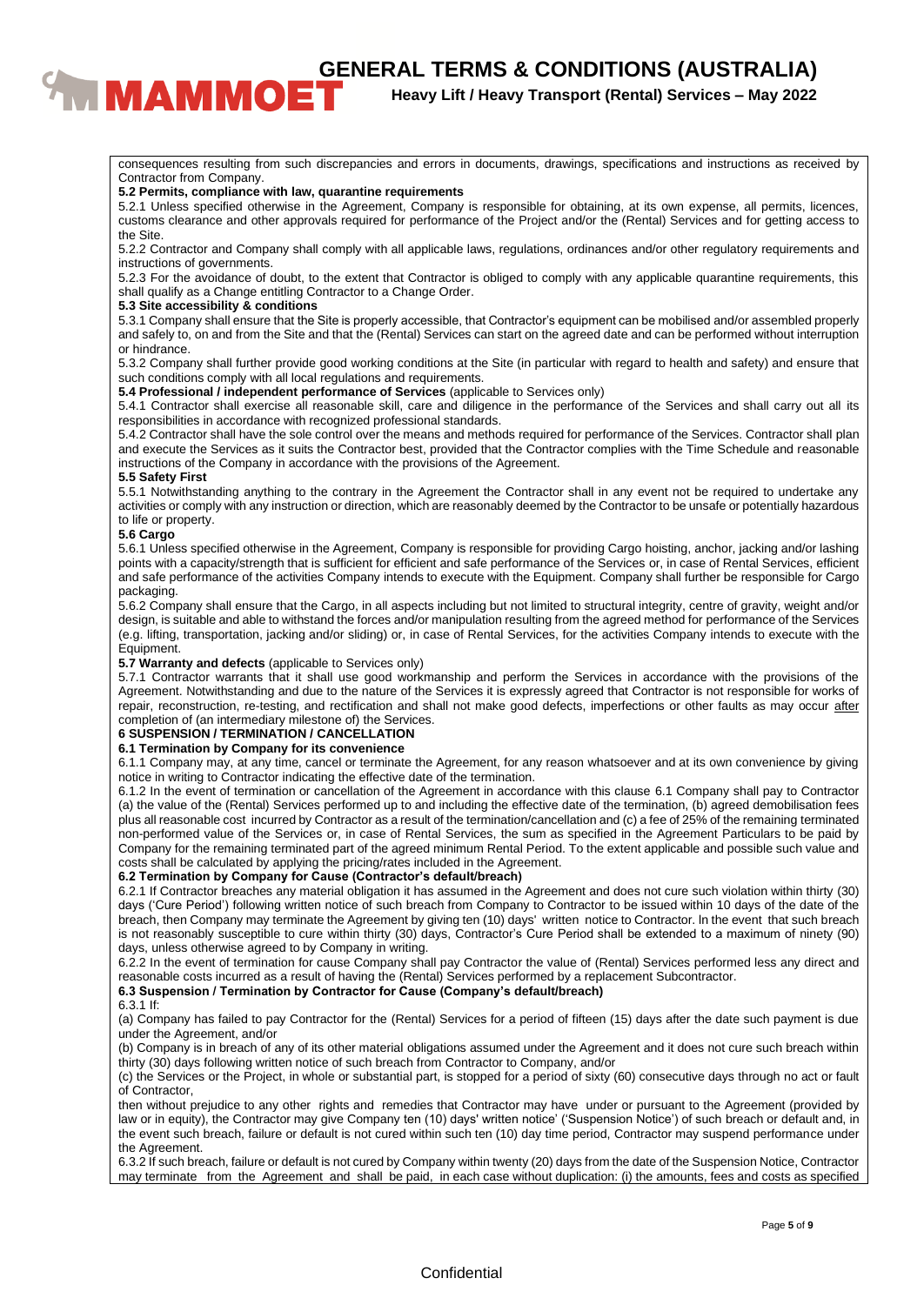**EXAMPLE THE RAL TERMS & CONDITIONS (AUSTRALIA)**<br><sup>Heavy Lift / Heavy Transport (Rental) Services – May 2022</sup>

**Heavy Lift / Heavy Transport (Rental) Services – May 2022**

in clause 6.1 (Termination for Company's convenience) plus (ii) any further losses or damages incurred by Contractor and not expressly waived pursuant to the Agreement.

### **6.4 Force Majeure**

6.4.1 Force Majeure' shall mean circumstances, conditions and/or events, which are beyond the reasonable control of either Party and that could not be foreseen at the time the Agreement was entered into, occurring in the absence of any fault of negligence of any Party and which cannot be avoided or prevented through the adoption of reasonable measures, which temporarily or permanently prevent the performance of any obligation (with the exception of payment obligations) under the Agreement, including but not limited to industry wide or regional strikes, substantial supply chain disruptions and labour disturbances, (not including the personnel of the Group of the affected Party), cyber security related events, mutinies, quarantines, epidemics, pandemics, wars (whether declared or undeclared), acts of terrorism, blockades, embargo's, riots, civil disturbances, civil wars, fires, storms and/or other weather conditions and/or other acts of nature. Inclement Weather that is not abnormal for the Site shall not qualify as Force Majeure.

6.4.2 In the event that the performance of obligations under the Agreement is temporarily prevented due to a Force Majeure occurrence, the Force Majeure occurrence will only have the effect of deferring the performance of those obligations (excluding payment obligations), and shall not serve to relieve any party of other obligations under the Agreement.

6.4.3 Promptly upon the occurrence of Force Majeure, the affected Party shall give written notice to the other Party, citing the Force Majeure event, the effect of this event upon the party's contractual obligations, and the extent of mitigation action taken. The affected Party shall make all reasonable effort to mitigate and reduce to a minimum the effects of the Force Majeure.

6.4.4 In case of Force Majeure, the Contractor shall be granted such time extension – and accordingly the Time Schedule and Completion Date or, in case of Rental Services the Rental Period, shall be adjusted - as is reasonably necessary to reflect the effect of the delay.

6.4.5 Unless agreed otherwise in writing, either Party will be allowed to terminate the Agreement in case of a Force Majeure event lasting fifteen (15) days or more. In the event of such termination Company shall only be obliged to pay the value of the Services performed and all reasonable direct cost (including demobilisation costs) incurred as a result of this termination. To the extent applicable and possible such value and costs shall be calculated by applying the pricing/rates included in the Agreement.

# **7 LIABILITY & INDEMNITY**

**7.1 General liability basis**

7.1.1 Contractor shall only be liable for any damage, loss, injury, expense and/or cost of any kind if and to the extent such damage, loss, injury, expense and/or cost is caused by negligent errors, acts, omissions or breach of contract by Contractor and/or any of its Subcontractors.

### **7.2 Limitation of aggregate liability**

7.2.1 Except for the gross negligence or wilful misconduct on the part of Contractor and further to the fullest extent permitted by applicable law, Contractor's total aggregate liability whether in contract, in tort (including but not limited to negligence), for breach of statutory duty, in restitution, in law or in equity or for any cause of action whatsoever arising under or in connection with the Agreement for loss, damage, damages, cost, expense, expenses, disbursements, liability (including in respect of any fine or penalty) interest and costs, whether direct or indirect, present or future, actual or contingent, fixed or unascertained shall be limited to 50% of the Original Contract Sum. Company shall indemnify, defend and hold harmless Contractor Group for all damages, losses, claims, costs, liability etc. of Company Group exceeding the above mentioned limitation.

### **7.3 Exclusion consequential loss liability**

7.3.1 Notwithstanding any of the indemnities and liabilities specifically referred to elsewhere in the Agreement, neither Party shall be liable, whether in contract, in tort (including but not limited to negligence), for breach of statutory duty, in restitution, in law or in equity or for any cause of action whatsoever arising under or in connection with the Contract, for any loss of profit or anticipated profit, loss of revenue, loss of turnover, loss of opportunity, loss of production, loss of use, loss of business, or any consequential or indirect losses whatsoever. Any loss or damage, as mentioned in this article, of Company Group shall be deemed loss or damage of Company. Any loss or damage, as mentioned in this article, of Contractor Group shall be deemed loss or damage of Contractor. Each party shall indemnify, defend and hold the other party harmless accordingly.

### **8 INSURANCE**

### **8.1 Contractor and Company provided standard insurance**

8.1.1 Each Party shall at its sole cost take out and maintain during the existence of the Agreement and the Services the following insurances:

(a) **Workers' Compensation and Employer's Liability** Insurance for its own personnel as prescribed by applicable laws

(b) **Commercial General Liability** (third party bodily injury and third party property damage) insurance with a coverage limit of AU\$10,000,000 (ten million Australian Dollars) being a combined single limit per occurrence.

(c) **Automobile Liability** Insurance for the equipment that is owned, leased or hired by the Party (covering bodily injury and property damage) as prescribed by applicable laws.

(d) any other insurance required by the applicable law.

### **8.2 All-risk insurance provided by Company (CAR/Cargo insurance)**

8.2.1 Company shall take out and maintain, at its/their sole cost, or shall procure that any other member of the Company Group shall take out and maintain, for the duration of the Agreement and the Project, insurance(s) adequately covering at least physical loss or damage caused to or respectively caused by the Cargo at the Site and/or during transportation and/or (temporary) storage. Company shall also maintain (or arrange that its Group shall maintain) appropriate insurance covering damage to or loss of any other Site installations or other property owned by or otherwise in the care custody and control of Company Group such as but not limited to permanent construction and/or existing facility. These insurances shall in any event be primary to the insurances taken out by Contractor Group. The insurance policy provided by Company and/ any member of the Company Group shall be endorsed to waive subrogation against the Contractor Group. All policies of insurance provided by Company or Company Group shall name the Contractor and Contractor Group as additional insured.

### **8.3 All-risk insurance provided by Contractor (Equipment insurance)**

8.3.1 Contractor shall at its sole cost take out and maintain during the existence of the Agreement and the Services Equipment insurance for the Equipment that is owned, leased or hired by the Contractor in an amount of the full replacement value.

**8.4 Waiver of subrogation / naming as co-insured / insurance certificates**

8.4.1 The insurances taken out by each Party in accordance with clause 8.1 and 8.3 shall be endorsed to waive subrogation against the other Party and its respective Group and (except for the Workers' Compensation and Employer's Liability Insurances) will name the other Party and its respective Group as additional insured. The waiver of subrogation and the naming as additional-insured however only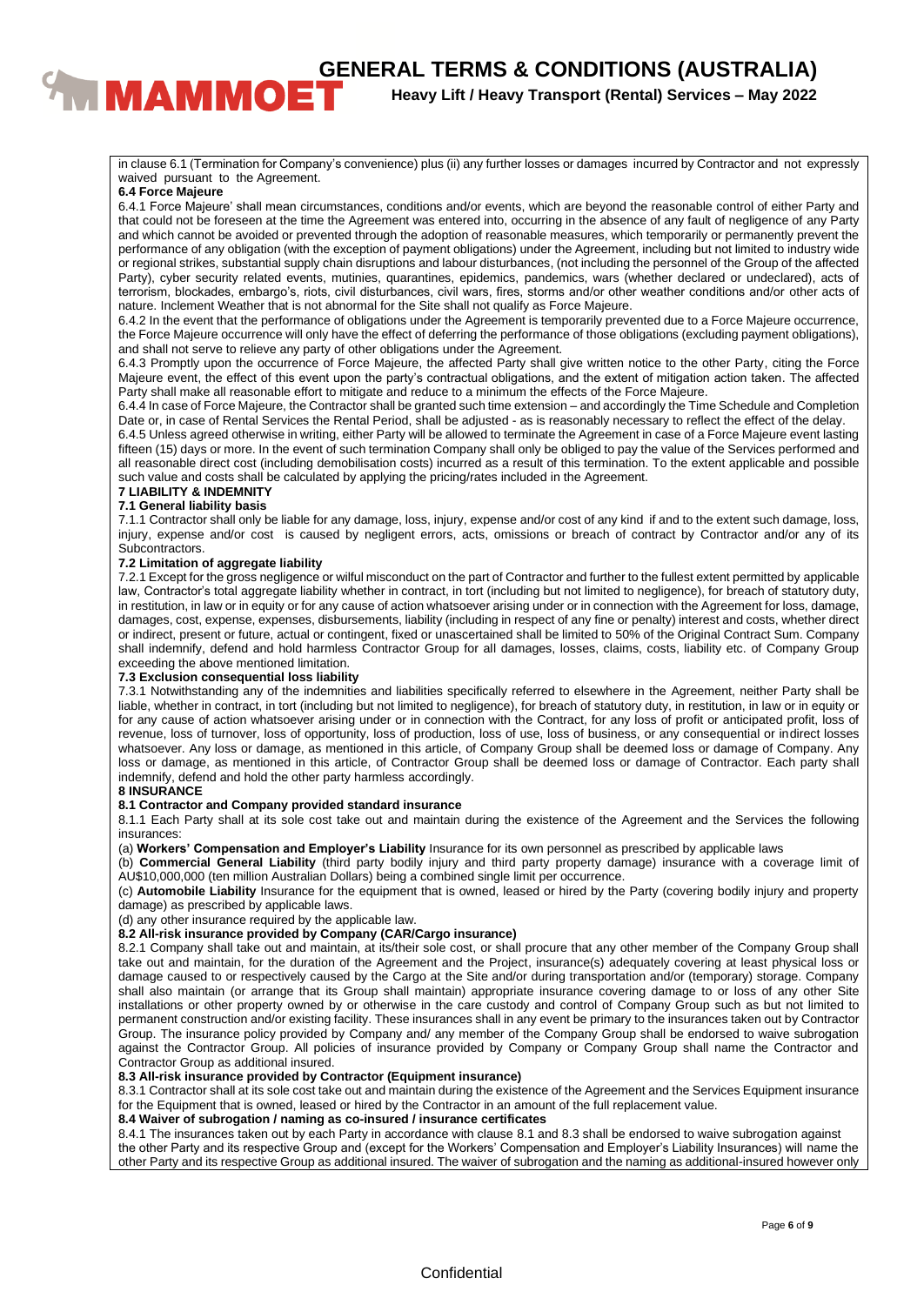**CENERAL TERMS & CONDITIONS (AUSTRALIA)**<br><sup>Heavy Lift / Heavy Transport (Rental) Services – May 2022</sup>

**Heavy Lift / Heavy Transport (Rental) Services – May 2022**

apply to the extent that the respective Party has assumed any liabilities under the Agreement. Each Party shall issue certificates of insurances to evidence the existence of the insurances.

### **8.5 Liability for insurance deductible**

8.5.1 A Party shall pay or reimburse the other Party for deductibles on the insurance policies taken out by the other Party to the extent that its negligence or fault under the Agreement gave rise to any claim on such policies. The liability to pay or reimburse the deductible amount shall be limited AU\$150,000 (one hundred and fifty thousand Australian Dollars) per occurrence.

# **9 GOVERNING LAW AND DISPUTE RESOLUTION**

### **9.1 Governing law**

9.1.1 The Agreement will be governed by and construed in accordance with laws of Western Australia.

### **9.2 Disputes**

9.2.1 A Party may notify the other Party in writing that a Dispute has arisen. The Parties will, in the first instance, attempt to resolve the Dispute by entering into good faith negotiations. If, within thirty (30) days from the date of notification, the Parties do not reach agreement on the resolution of the dispute, each Party may refer such dispute to arbitration as set out in clause 9.2.2.

9.2.2 All disputes arising out of or in connection with the Agreement that are not resolved in accordance via good faith negotiations in accordance with clause 9.2.1 shall be finally settled under the Rules of Arbitration of the International Chamber of Commerce by one or more arbitrators appointed in accordance with the said Rules. The seat, or legal place, of arbitration shall be Perth, Western Australia. **10 MISCELLANEOUS**

### **10.1 Notices**

10.1.1 All notices, demands, claims or other communication under the Agreement to the Parties shall be in the English language and shall be considered to have been duly given or made when delivered in writing by registered mail, email or a courier to the Party and addressed to the person(s) and address(es) specified in or pursuant to the Agreement or, in the absence thereof, when delivered via courier to the Party's registered office address or another address specified by the receiving Party in writing.

### **10.2 Business ethics and anti-bribery**

10.2.1 Each Party agrees, in its performance of its obligations under the Agreement, to comply, and to cause its affiliated companies to comply, with all applicable laws, including any and all international rules and regulations related to bribery issues (such as but not limited to *Chapter VII 'Combatting Bribery, Bribe Solicitation and Extortion', Article 1 of the OECD Guidelines for Multinational Enterprises*) and EU and U.S. Trade Sanctions and Export Control Laws.

10.2.2 Neither Party shall knowingly take any action that would cause the other Party to be in violation of any applicable laws. Further, each Party shall immediately notify the other Party if such Party has any information or suspicion that there may be a violation of any applicable laws in connection with the performance of activities under the Agreement.

### **10.3 Intellectual Property**

10.3.1 All documentation is and will remain the property of the Party that has supplied it to the other Party.

10.3.2 All intellectual property rights related to information and/or documents provided in relation to the Project or Services and as may be further defined in the Agreement Particulars ('**Intellectual Property**'), if any, are and will remain vested in the Party that has supplied the documents and/or information to the other Party.

10.3.3 Any concept, product, process (patentable or otherwise), copyrightable material (including without limitation documents, specifications, calculations, maps, sketches, notes, reports, data, models, samples, drawings, designs, videos and electronic software) or other information first conceived, reduced to practice or created by any member of Contractor Group in the performance of the Services (and with respect to any subcontractors, their respective scope) under this Agreement (collectively, 'Work Product') shall be the property of the Contractor. Title shall have passed principally upon the earliest of conception, reduction to practice or creation, as applicable, whether or not delivered to the Contractor at the time of conception, reduction to practice or creation.

10.3.4 Each Party shall indemnify, protect, defend and hold harmless the other Party for any and all damages, losses, claims, actions or proceedings arising out of any patent infringement by that Party and in relation to the Services, including but not limited to reimbursement of royalties or similar charges paid by the other Party.

### **10.4 Confidential Information**

10.4.1 '**Confidential Information**' shall mean any and all information disclosed (whether orally, in writing or by any other means) by the disclosing Party to the receiving Party, whether before or for a period of 5 years after the date of the Agreement, whether marked confidential or by its nature to be reasonably deemed confidential, including but not limited to information relating to that Party's operations, processes, plans or intentions, production information, know-how, copyrights, design rights, trade secrets, market opportunities, business affairs, but shall not include any part of such information which:

(a) is in or comes into the public domain in any way without breach of the Agreement by a receiving Party or any person to whom it makes disclosure; or

### (b) the receiving Party can show:

(i) was in its possession or known to it by being in its use or being recorded in its files prior to receipt from the disclosing Party and was not acquired by the receiving Party from the disclosing Party under an obligation of confidence; or

(ii) to have been independently developed by the receiving Party without recourse to the Confidential Information; or

(iii) the receiving Party obtains or has available from a source other than the disclosing Party without breach by the receiving Party or such source of any obligation of confidentiality or non-use.

10.4.2 In relation to Confidential Information received from the other Party or from a third party on behalf of the other Party, the disclosing Party and the receiving Party agree as follows:

(i) To treat the Confidential Information in confidence and to use it only for the purpose of the Agreement and performance of Services provided hereunder;

(ii) Not to copy or write down any part of the Confidential Information except as is reasonably necessary for the for the purpose of the Agreement and performance of Services provided hereunder;

(iii) To disclose the Confidential Information only to its directors, officers and employees (including directors, officers and employees of the receiving Party's Group) that need to know the Confidential Information for the purpose of the Agreement and performance of Services provided hereunder;

(iv) To treat the Confidential Information with the same degree of care and with sufficient protection from unauthorised disclosure as the receiving Party uses to maintain its own confidential or proprietary information.

10.4.3 Subject to applicable data preservation law, at the request of the disclosing Party the receiving Party shall promptly return all documents, materials and records and all copies of the Confidential Information to the disclosing Party and permanently delete any such Confidential Information from any electronic storage media or memory;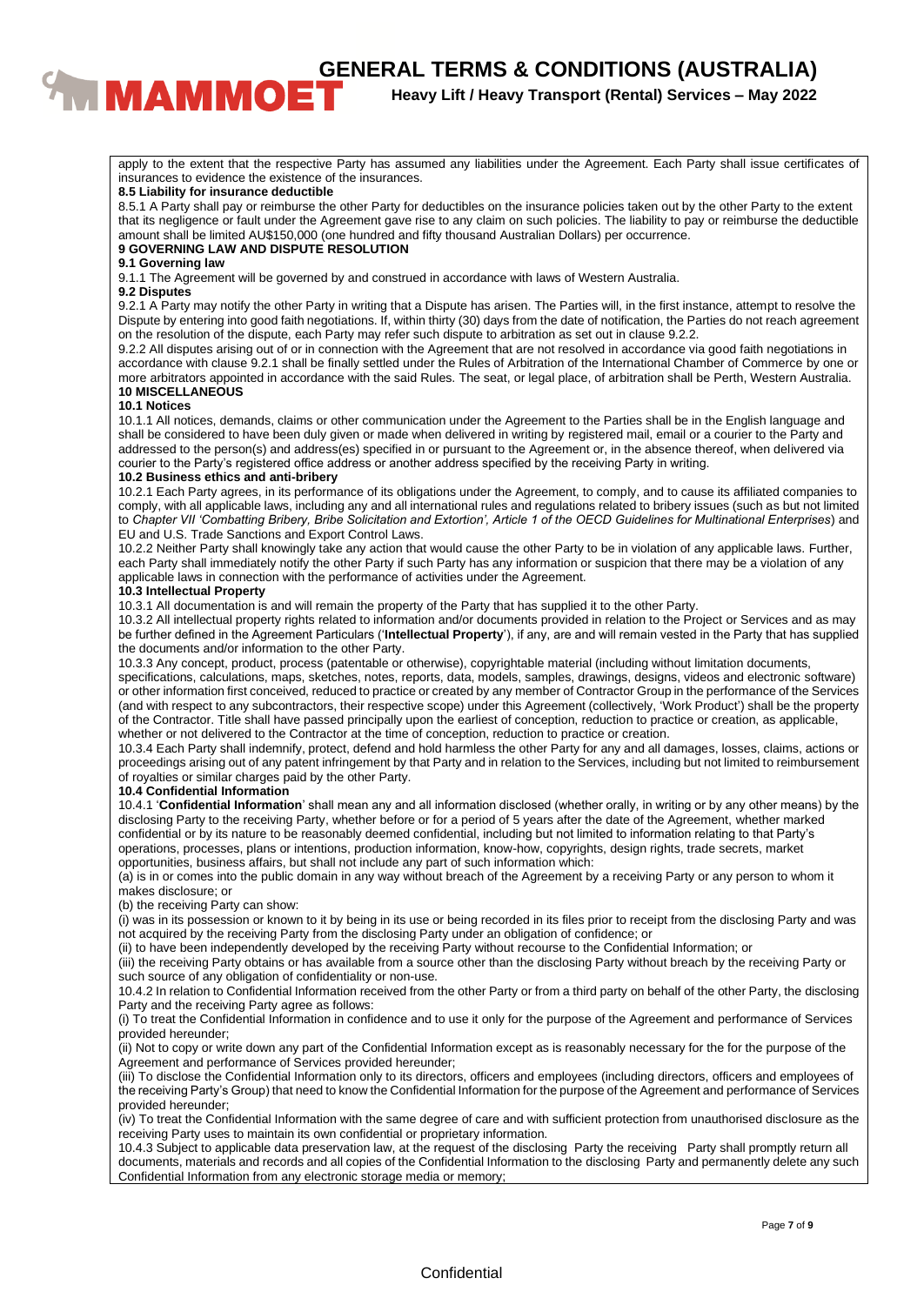**CENERAL TERMS & CONDITIONS (AUSTRALIA)**<br>**BENERAL TERMS & CONDITIONS (AUSTRALIA)**<br>Heavy Lift / Heavy Transport (Rental) Services – May 2022

**Heavy Lift / Heavy Transport (Rental) Services – May 2022**

10.4.4 Notwithstanding the foregoing, each Party may disclose Confidential Information to the extent required by law or court order, provided that the originally disclosing Party receives written advance notice of the requested disclosure promptly and has a reasonable opportunity to object to the disclosure and seek a protective order prior to the receiving party making such disclosure. The obligations of this clause 10.4 shall survive the termination of the Agreement.

### **10.5 No assignment / transfer**

10.5.1 The Agreement shall be binding upon and inure to the benefit of the parties hereto and their respective permitted successors and assigns. No party shall have the right to assign, transfer, pledge, encumber or otherwise affect its obligations and rights under the Agreement (hereafter, collectively, '**Assign**') without the written consent of the other party, which may be granted or withheld in its sole discretion.

10.5.2 Any attempt by any of the parties to assign any of its obligations and rights hereunder, without such consent, shall be void and without effect and shall not affect its obligations under the Agreement.

### **10.6 Entire agreement**

10.6.1 The Agreement constitutes the entire agreement and understanding of the Parties and supersedes all prior written or oral agreements or understandings with respect to the subject matter hereof.

### **10.7 Partial invalidity**

If any term, covenant, condition, or provision of the Agreement or the application thereof to any person or circumstance shall to any extent be invalid or unenforceable, the remainder of the Agreement or application of such term or provision to persons or circumstances other than those as to which it is held to be invalid or unenforceable shall not be affected thereby and each term, covenant, condition, or provision of the Agreement shall be valid and shall be enforceable to the fullest extent permitted by law.

### **PART IV – RENTAL SPECIAL CONDITIONS**

### **1 EQUIPMENT RENTAL SPECIFIC CONDITIONS**

### **1.1 Condition of Equipment upon delivery and return**

1.1.1 Upon delivery, the Equipment will be of good quality, in good working order, properly serviced and in good maintenance, free of defects and fit to operate within its Specifications and Capacity.

1.1.2 Parties will jointly inspect the condition of the Equipment immediately upon delivery on Site after which a written inspection report will be confirmed between Parties in writing. Any visible defects must be reported to Contractor during the inspection, failing which Company shall be deemed to have received the Equipment without any visible defects.

1.1.3 Company shall return the Equipment in the same condition that existed at the time of delivery to Company, ordinary wear and tear Excepted, washed and clean, failing which Company shall compensate Contractor for all reasonable costs or damages (including, but without limitation, replacement of damaged tyres, rims, panels, or repainting) incurred due to non-compliance with this clause 1.1.3

### **1.2 Equipment use**

1.2.1 Company may only use the Equipment on the Site and in accordance with the Equipment Specifications and Capacity and (if provided by Company) only by use of properly qualified and trained personnel.

1.2.2 Company may not in any way rent or sub-rent the Equipment and/or grant any rights, of whatever nature, to or in the Equipment to any Third Party or any other member of Company Group.

### **1.3 Equipment ownership rights**

1.3.1 Contractor retains all ownership rights in the Equipment and Company shall not take any action inconsistent with the Contractor's ownership of the Equipment, including any sale, transfer, modification, or encumbrance thereof or any attempt to take any such actions. Company shall give Contractor immediate written notice as soon as it becomes aware that any piece of Equipment may be - or has actually been - seized or shall/has become affected by similar measures, (to be) taken by any party.

1.3.2 Contractor is entitled at all times to replace Equipment (pieces) provided the replacement Equipment is of equal or better capacity/rating and further provided that such replacement shall not materially (adversely) impact Company's work schedule. **1.4 Mobilization and demobilization**

1.4.1 Unless specified otherwise in the Agreement Particulars, Contractor shall, at Company's cost as specified in the Agreement Particulars be responsible for mobilisation and demobilisation of the Equipment.

1.4.2 If and to the extent mobilisation and/or demobilisation is carried out by Company Group, Company shall at the end of the Rental Period (or extension thereof), or immediately upon the termination of the Rental Period if that is earlier, return the Equipment to the delivery location or any other location as directed by Contractor.

### **1.5 Consumables, maintenance and repair**

1.5.1Unless otherwise agreed in the Agreement Particulars:

(a) The Rental Rates and Contract Sum exclude consumables such as water, power, electricity, gas-oil, lubricants and/or temporary nuts and bolts, and the supply of such items is all solely Company's responsibility (at its own cost).

(b) The Company is responsible for and must complete daily maintenance and servicing of the Equipment in accordance with the original equipment manufacturer's maintenance manuals including to clean, maintain, lubricate, fuel the Equipment to the standard and level specified in the relevant manual (or as otherwise specified by the Contractor) and record such checks in the log book provided. (c)Contractor shall perform the non-regular maintenance and repair of the Equipment. Company may not, without prior permission in

writing from Contractor, perform any non-regular maintenance and repair of the Equipment. (d) Company shall bear the costs of all repair and/or maintenance of Equipment needed during the Rental Period and until redelivery to Contractor, including but not limited to costs of labour, materials, travelling expenses and transportation costs, unless the repair or maintenance is due to negligent acts and/or omissions by the Personnel (provided by Contractor) or due to internal defects in the Equipment, regardless if during use or during return.

### **1.6 Liability and indemnity**

1.6.1 Company shall be liable for any damage, loss, injury, expense and/or cost of any kind if and to the extent such damage, loss, injury, expense and/or cost is caused by negligent errors, acts, omissions or breach of contract by Company and/or any of its Subcontractors. **1.7 Insurance**

1.7.1 Company shall at its sole cost take out and maintain during the Rental Period, for the Equipment that is leased or hired by the Company, all risk insurance in an amount of the full replacement value. The insurance shall name Contractor as loss payee, be endorsed to waiver subrogation against the Contractor Group and name the Contractor Group as additional insured. The Company shall issue a certificate of insurances to evidence the existence of the insurance.

**2 PERSONNEL RENTAL SPECIFIC CONDITIONS**